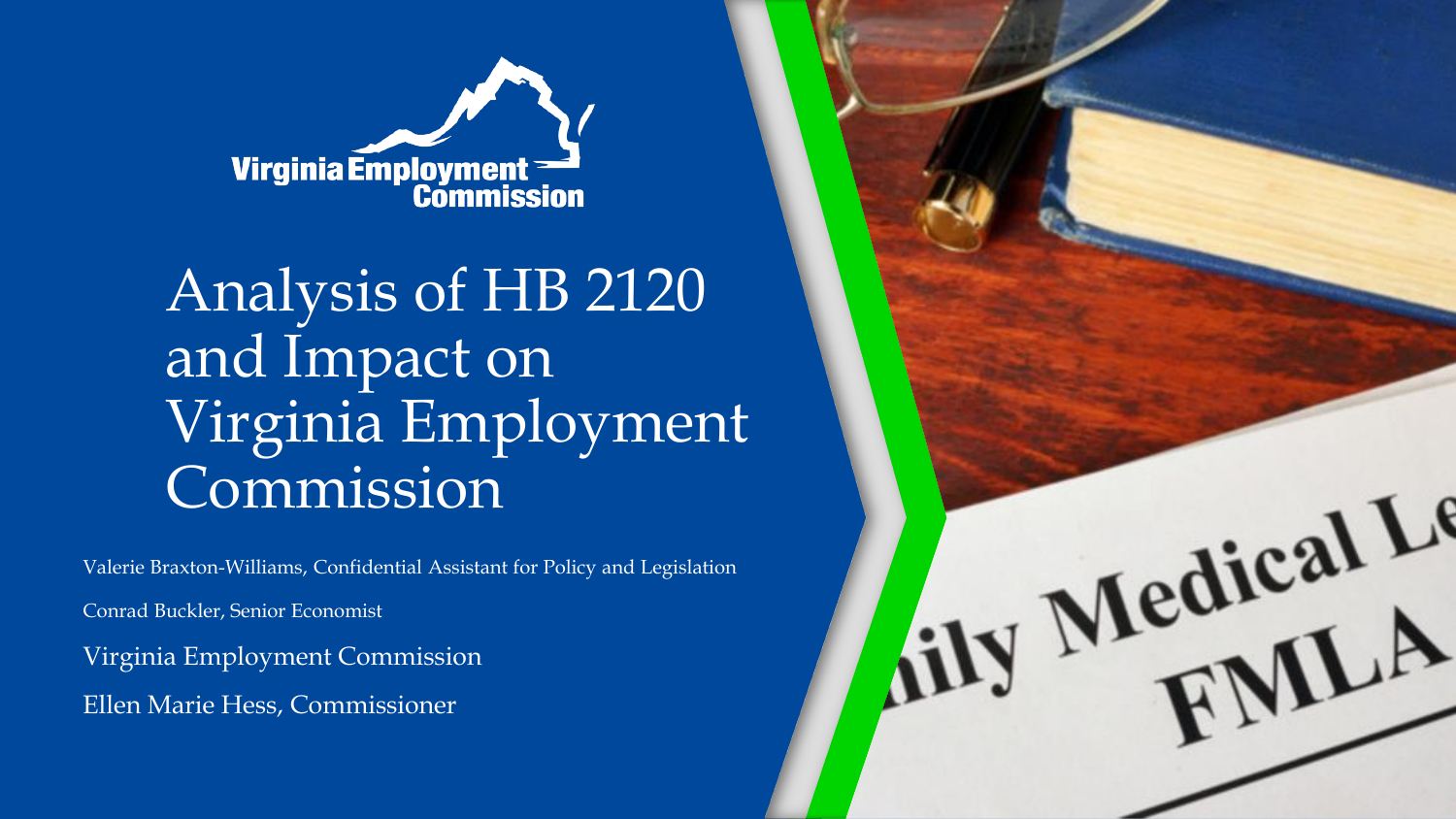# Background

- HB 2120 was introduced at the 2019 Session and provides for the creation of a "Paid Family and Medical Leave Program"
- The subject matter of the Bill was referred to a joint subcommittee for study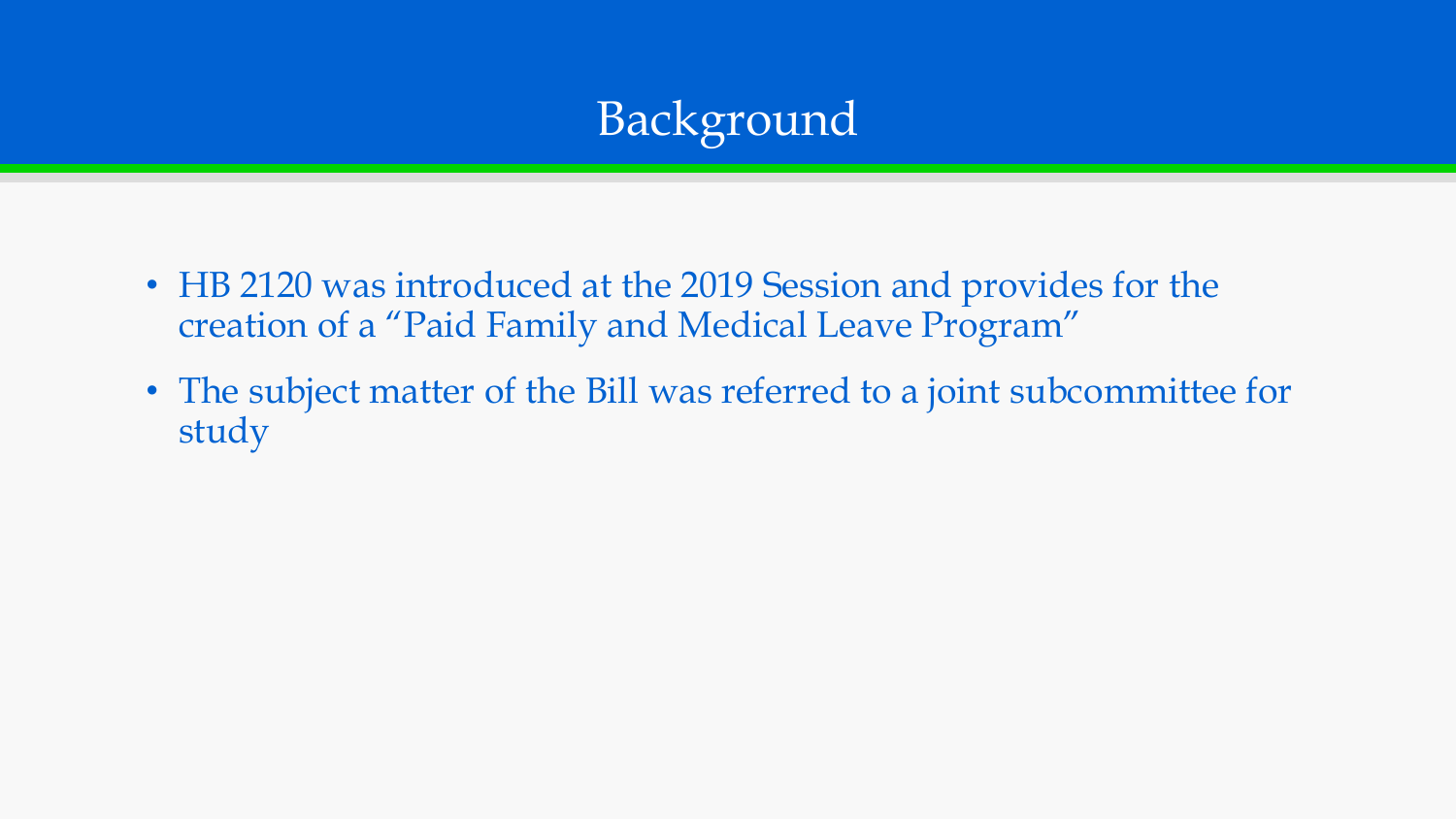# Review of Key Points of the Legislation

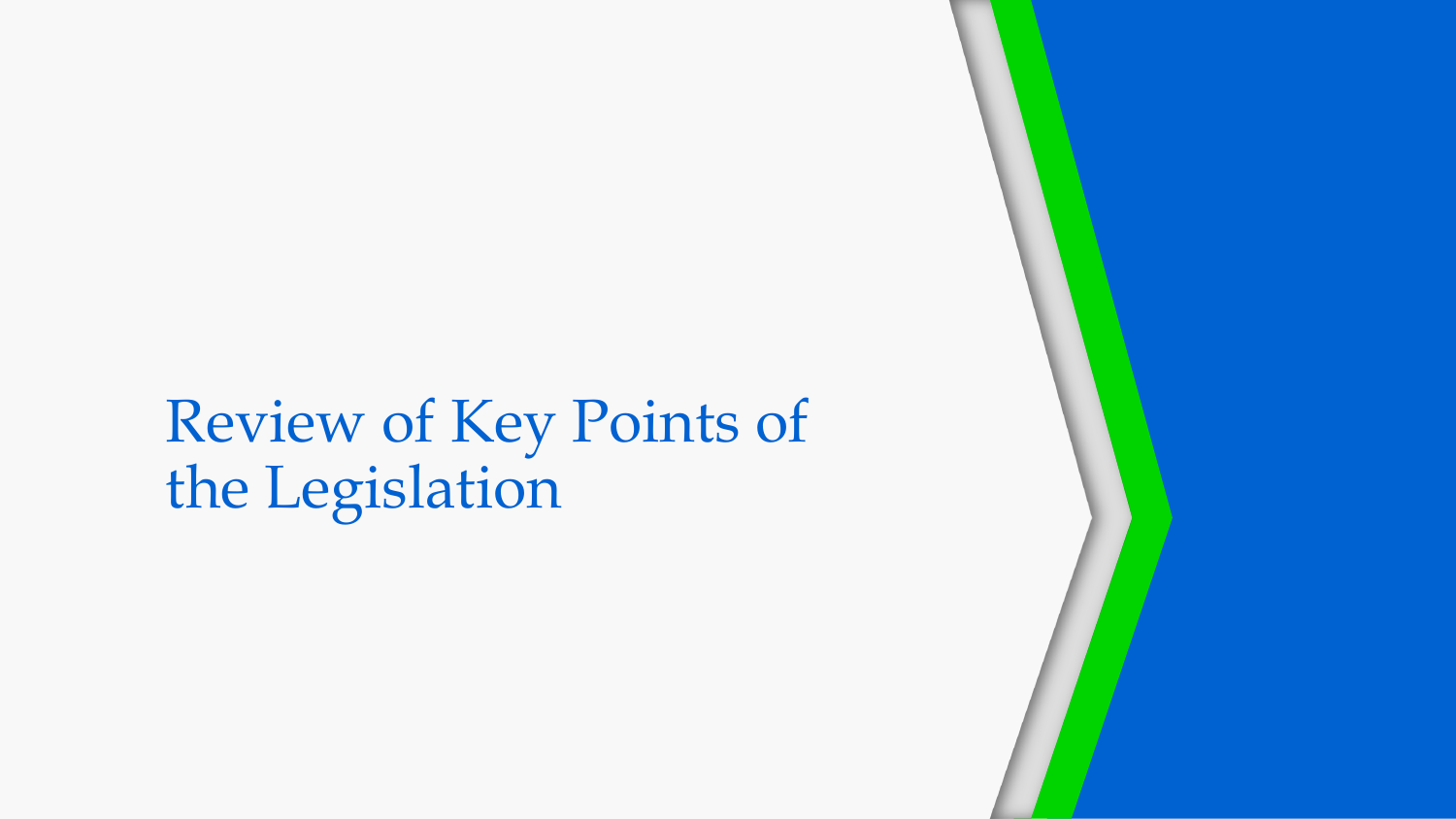## Who is Eligible For the Benefit?

- A "covered individual" (Section 60.2-800)
	- Meets monetary eligibility requirements in Section 60.2-612 of the Virginia Unemployment Compensation Act
	- Is self-employed and meets the requirements of Section 60.2-812
	- Submits an application
- A "covered individual" who (Section 60.2-801)
	- Is "caring for a new child during the first year after birth, adoption, or placement…"
	- Is "caring for a family member with a serious health condition"
	- "has a serious health condition"
	- Is "caring for a covered service member"
	- Is "eligible for qualifying exigency leave…"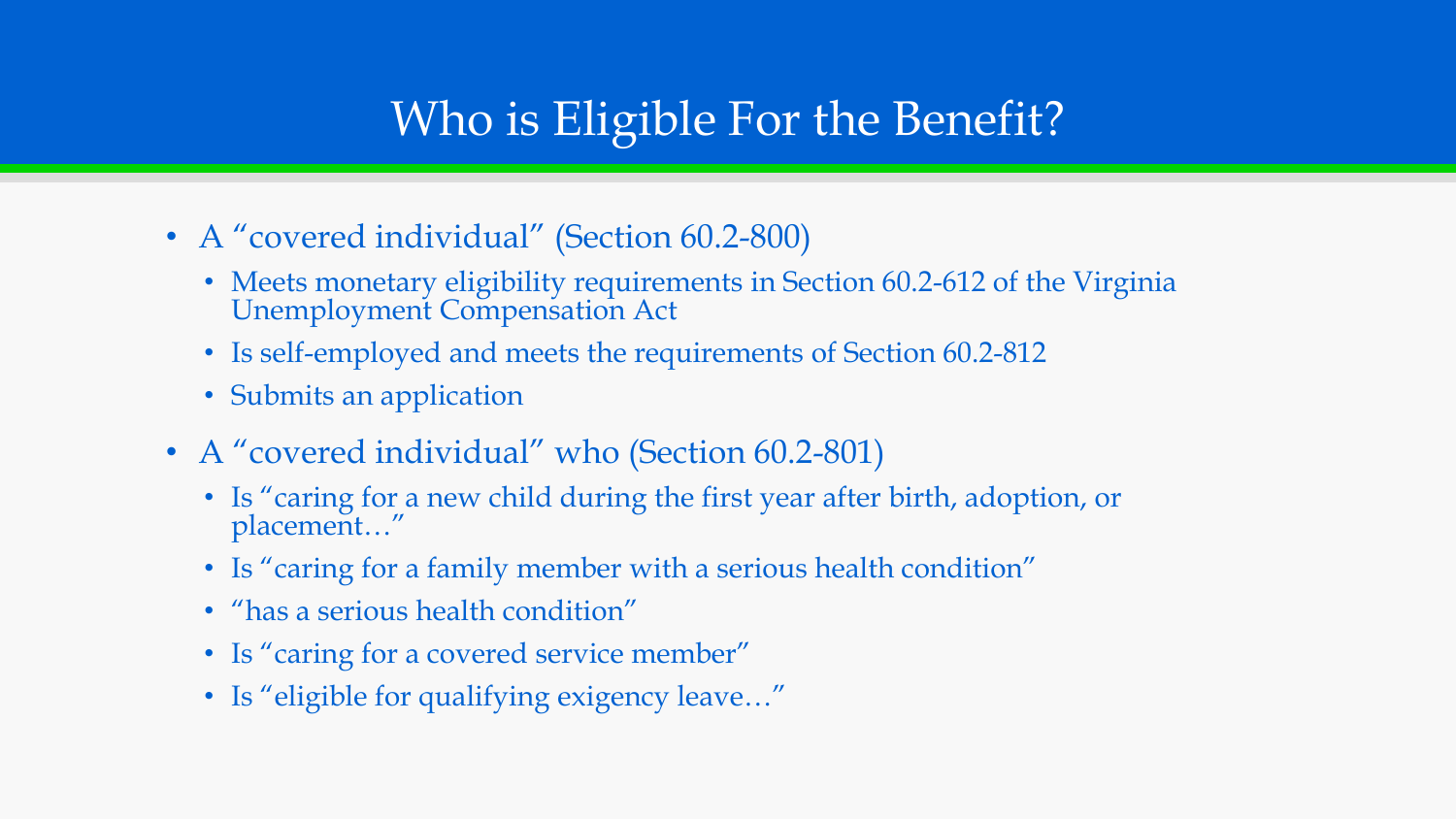#### Amount of Benefit Defined in HB2120?

- Generally, an amount equal to 70% of the covered individual's average weekly wage (60.2-803A1), for a duration of up to 12 weeks (60.2-802).
- Minimum weekly benefit of \$100, but if actual wage is less than \$100, then the benefit is equal to actual wages (60.2-803B)
- Maximum weekly benefit is \$850 for period beginning January 1, 2022 then 80% of state average weekly wage effective September 30, 2022 and thereafter (60.2-803C)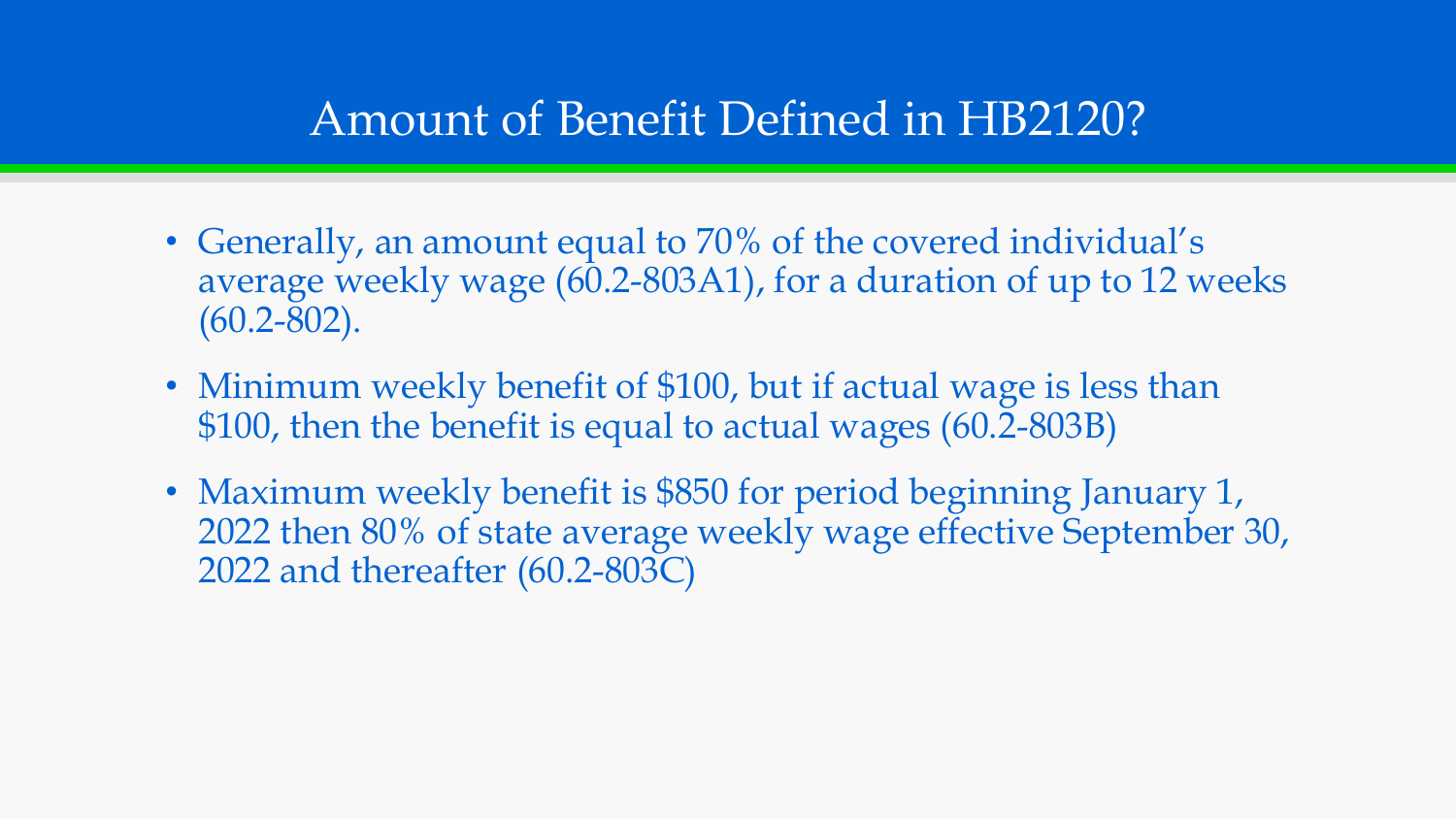### Sample Benefit Calculation

- Currently, state average weekly wage is \$1,092.00.
	- Benefit amount at 70% is \$764.40.
	- Benefit amount at 80% is \$873.60.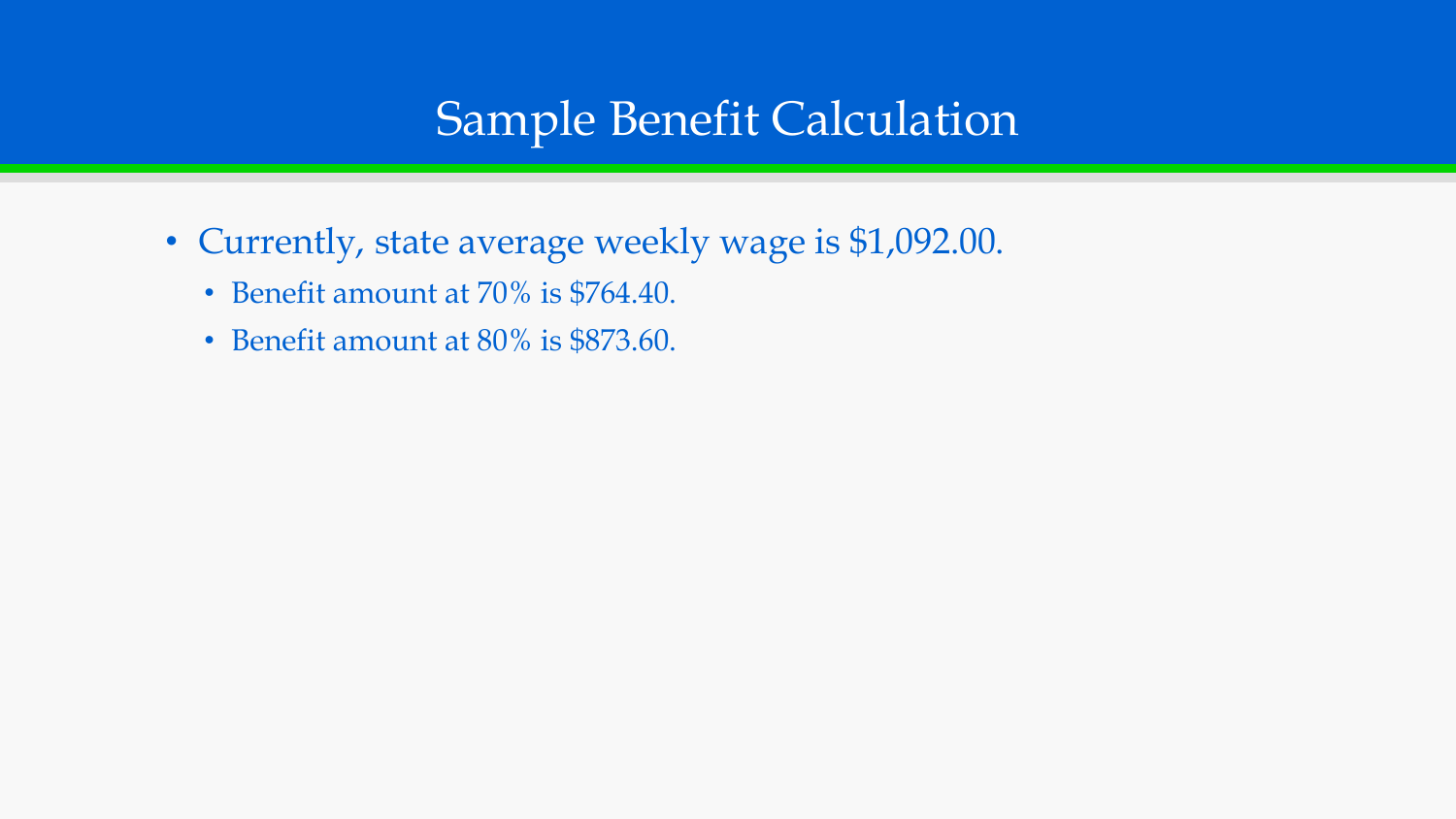### How is the Benefit Funded?

- Payroll contributions by employers into a Fund
	- For calendar years 2021 and 2022, amount of contributions determined according to "sound actuarial principles" (60.2-804B1)
	- Then, "the contribution rate shall be adjusted to ensure that the Fund shall maintain or achieve an annualized amount of not less than 140 percent of the previous year's expenditure…" (60.2-804B5)
- The employer may recoup a portion of the contribution for medical and family leave of up to 50% from the employee (60.2-804D and E)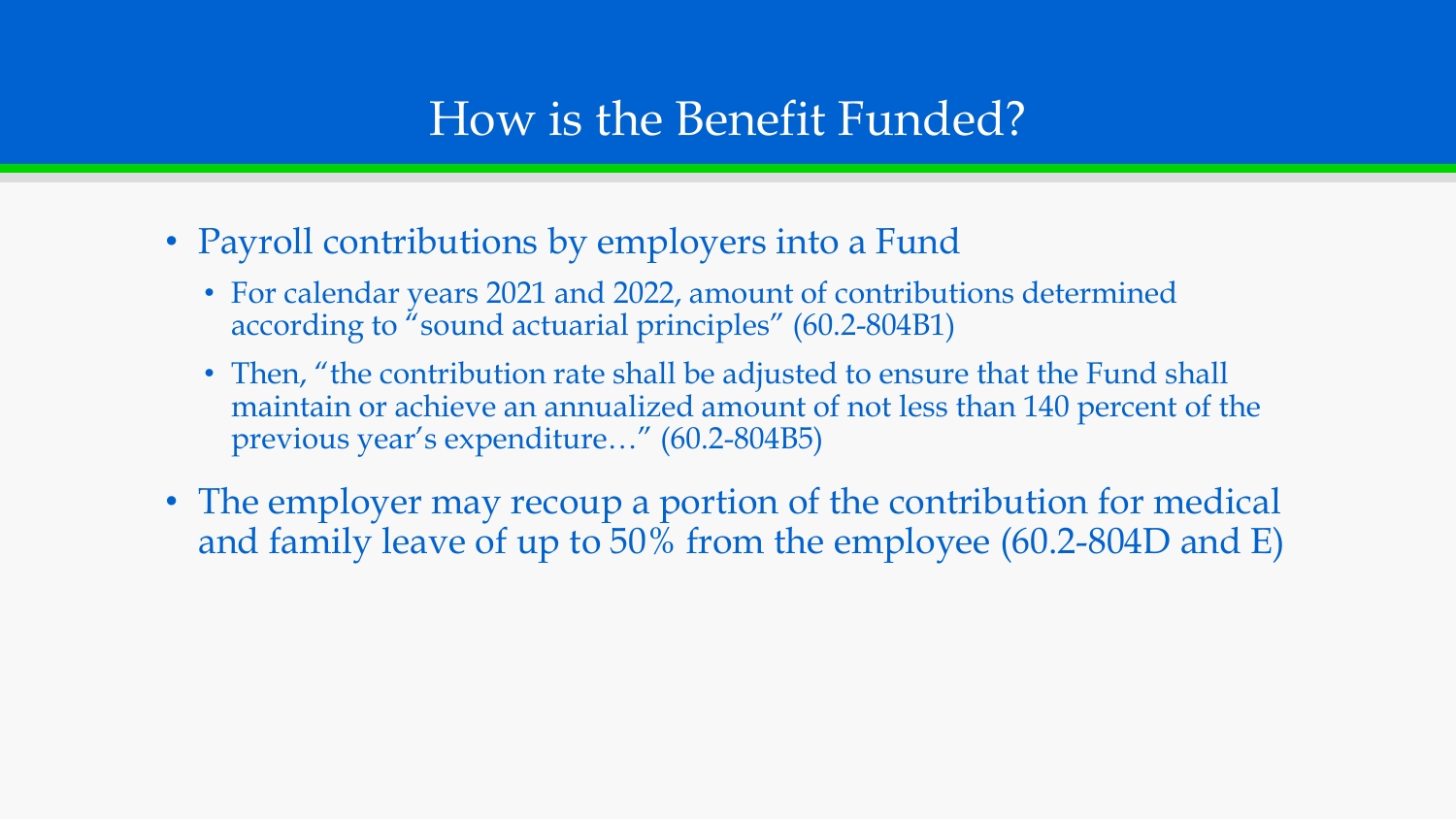#### Projected Contributions to Cover Costs

- 1.0% contribution rate on \$173.3 Billion in taxable wages
	- $\cdot$  = \$1.73 Billion in Revenue
	- \$1.63B 140% Funded at Max Duration
	- \$73.5M Startup costs
	- \$33.5M Administrative Costs
	- **\$1.73B Costs through first year**

**Section 60.2-804B states that "[b]eginning on January 1, 2021, for each employee, an employer shall remit to the Fund contributions in the form and manner determined by the Commission."**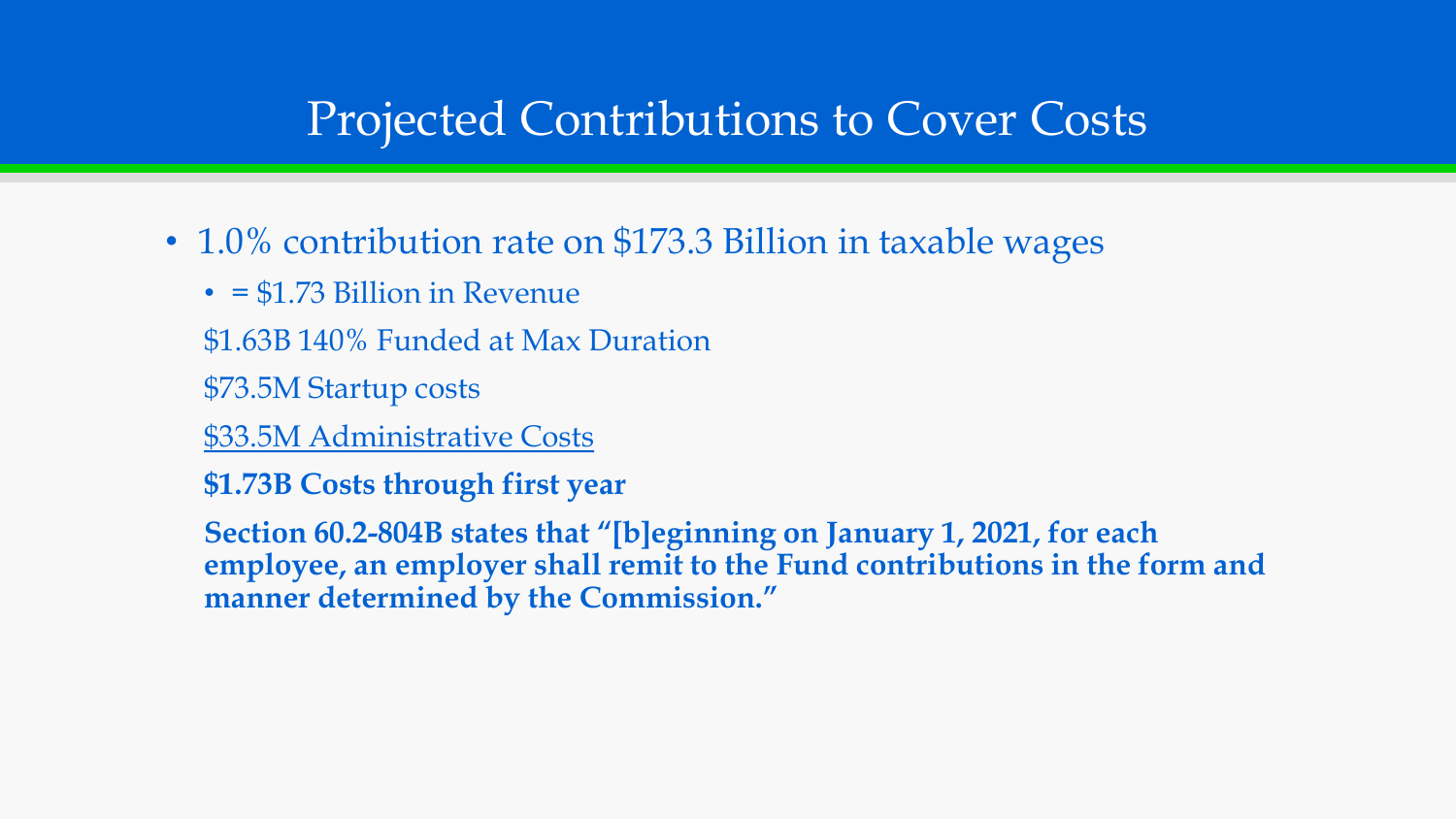#### Who Administers the Benefit and From Where?

- Program administered and benefit paid by the Virginia Employment Commission pursuant to an amendment to Title 60.2 adding Chapter 8
- Paid from "The Family and Medical Leave Insurance Fund …in the custody of the [Virginia Employment] Commission" (60.2-815)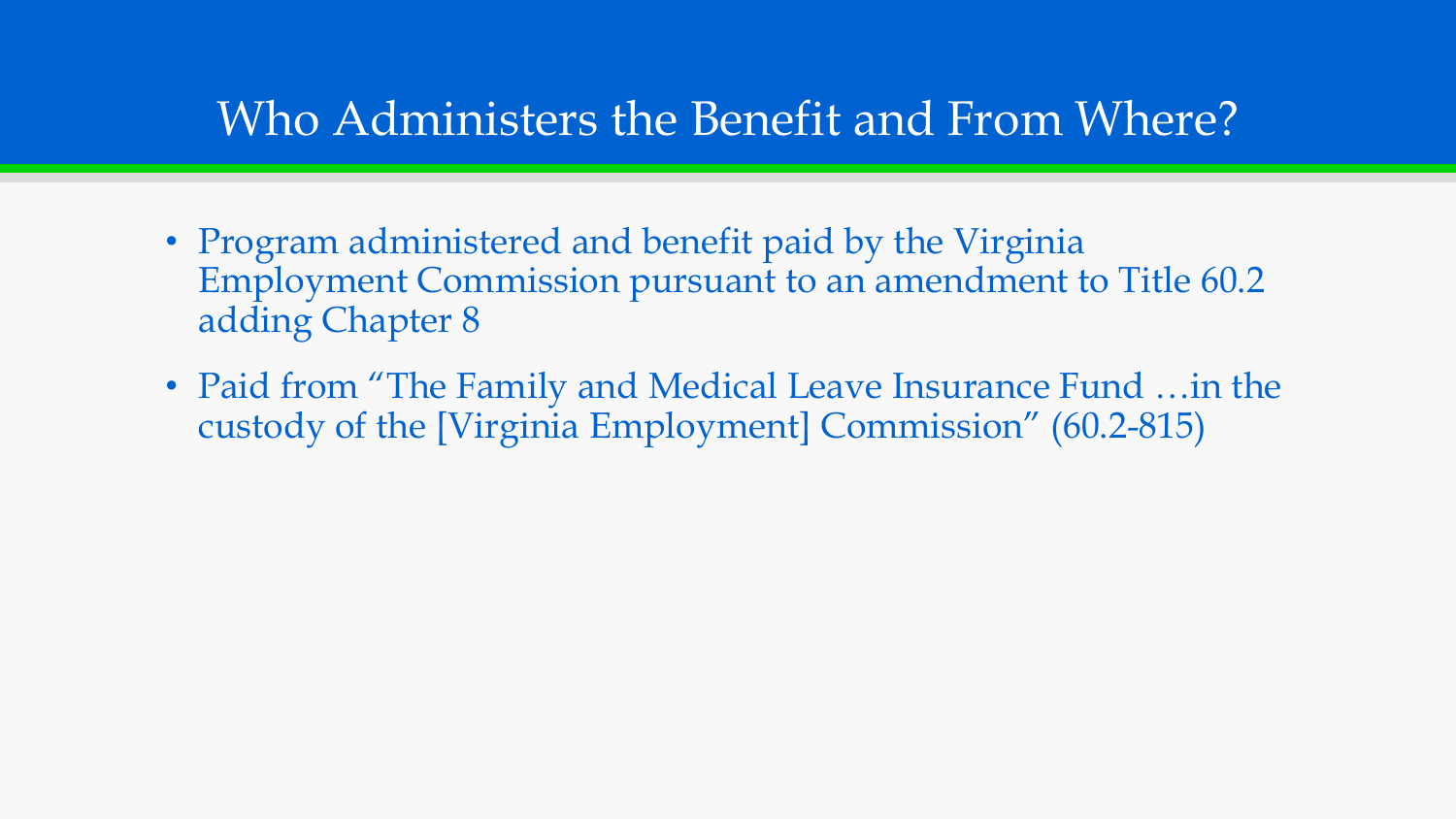### How Are Administrative Costs Funded?

- Administrative costs are funded through the employer contribution provided in Section 60.2-804
- The Bill provides that the administrative costs and benefit payments are to come from the Fund established under Section 60.2-815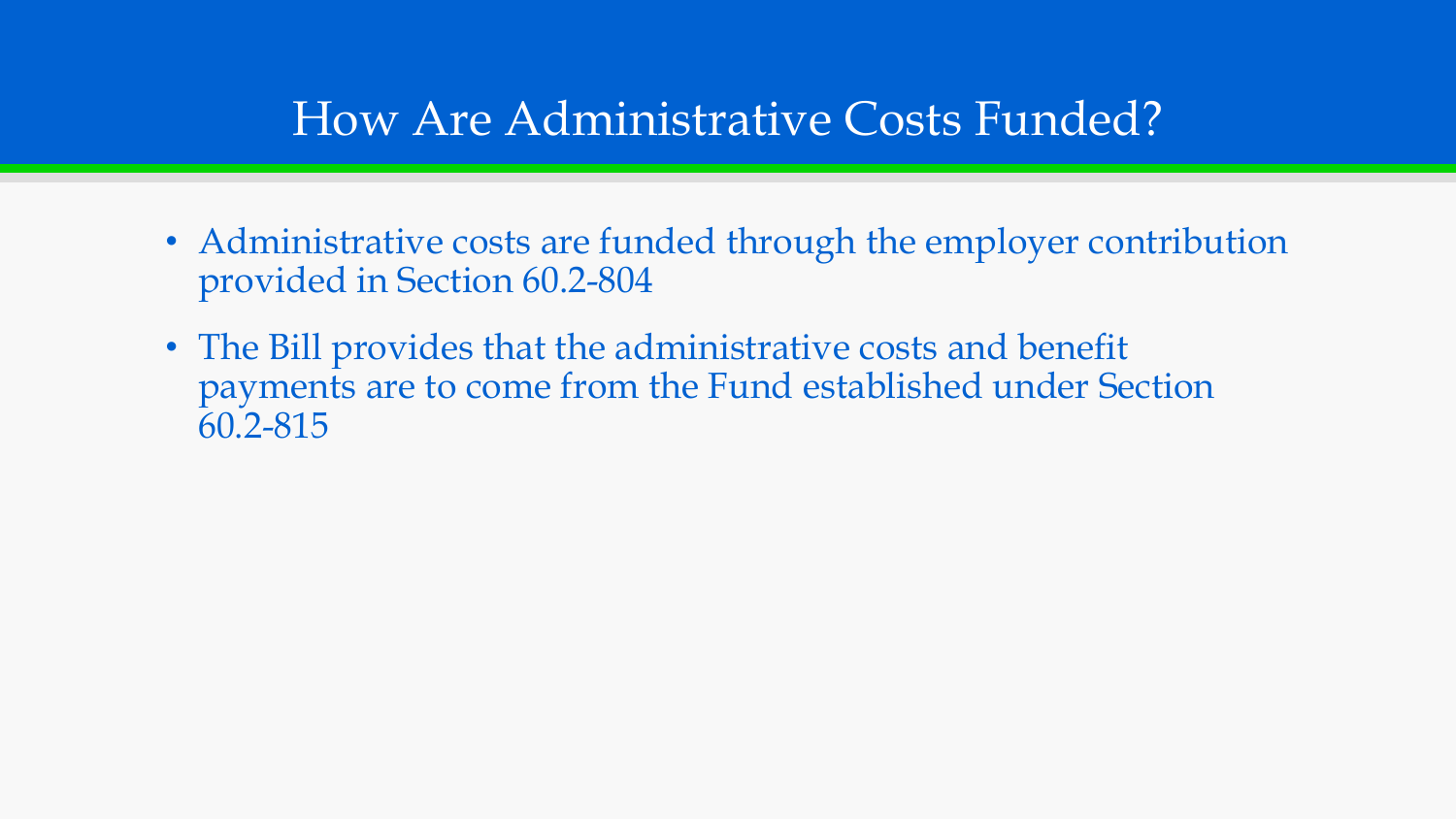# What are the Start-Up Administrative Costs?\*

#### • \$70 Million

- \$60M-Development & Implementation
- \$5M-Pre-implementation Staffing
- \$2.5M-Furniture and Equipment
- \$2.5M-Training & Process Development
- \$3.5M-Other Operational Costs
- 250 FTEs

\*From 2019 FIS SB1639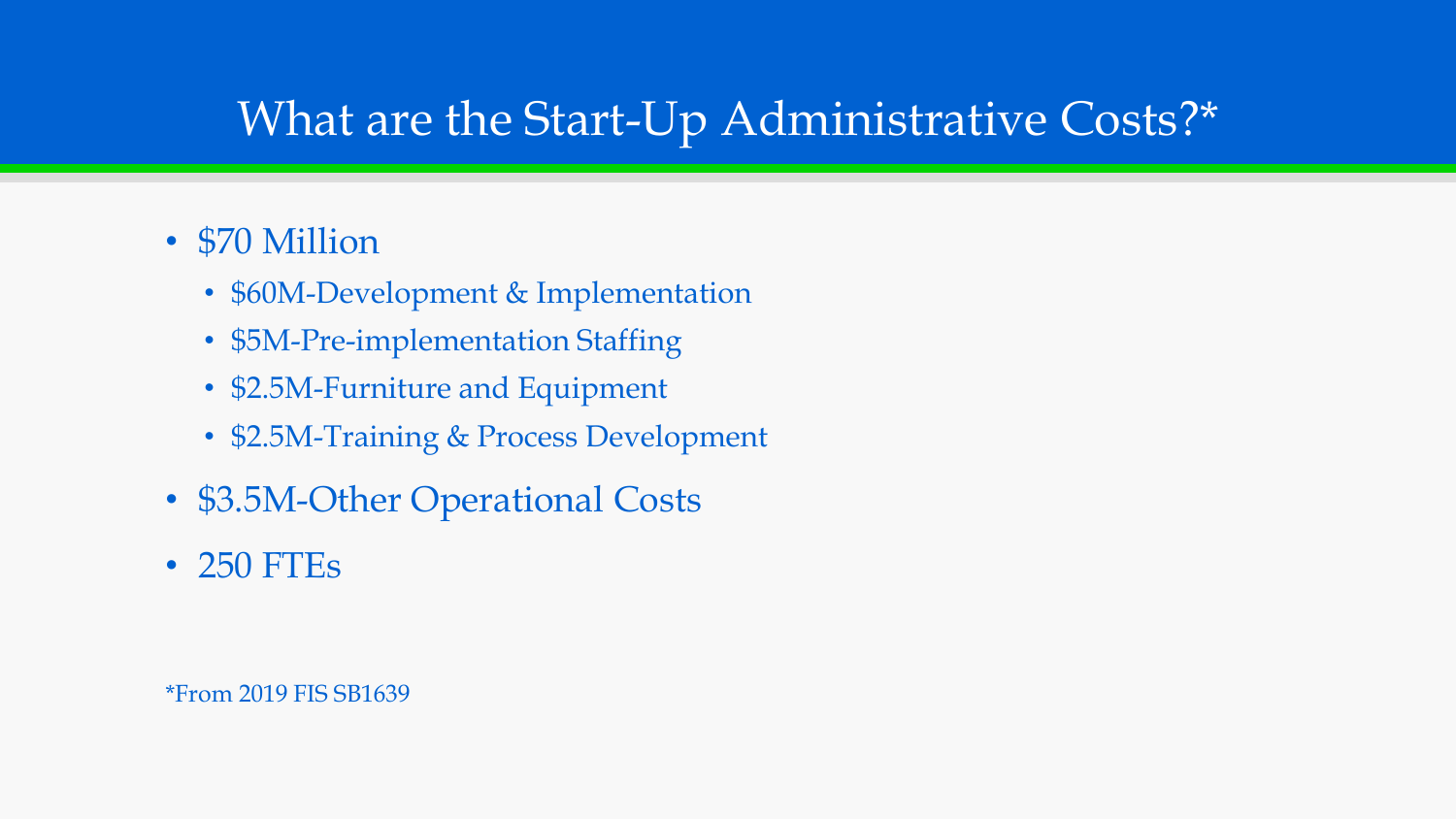# What are the Projected Annual Administrative Operating Costs?

- \$33.5 Million Annually
	- \$14M-Staff Costs
	- \$16M-Ongoing IT Costs
	- \$3.5M-Other Operational Costs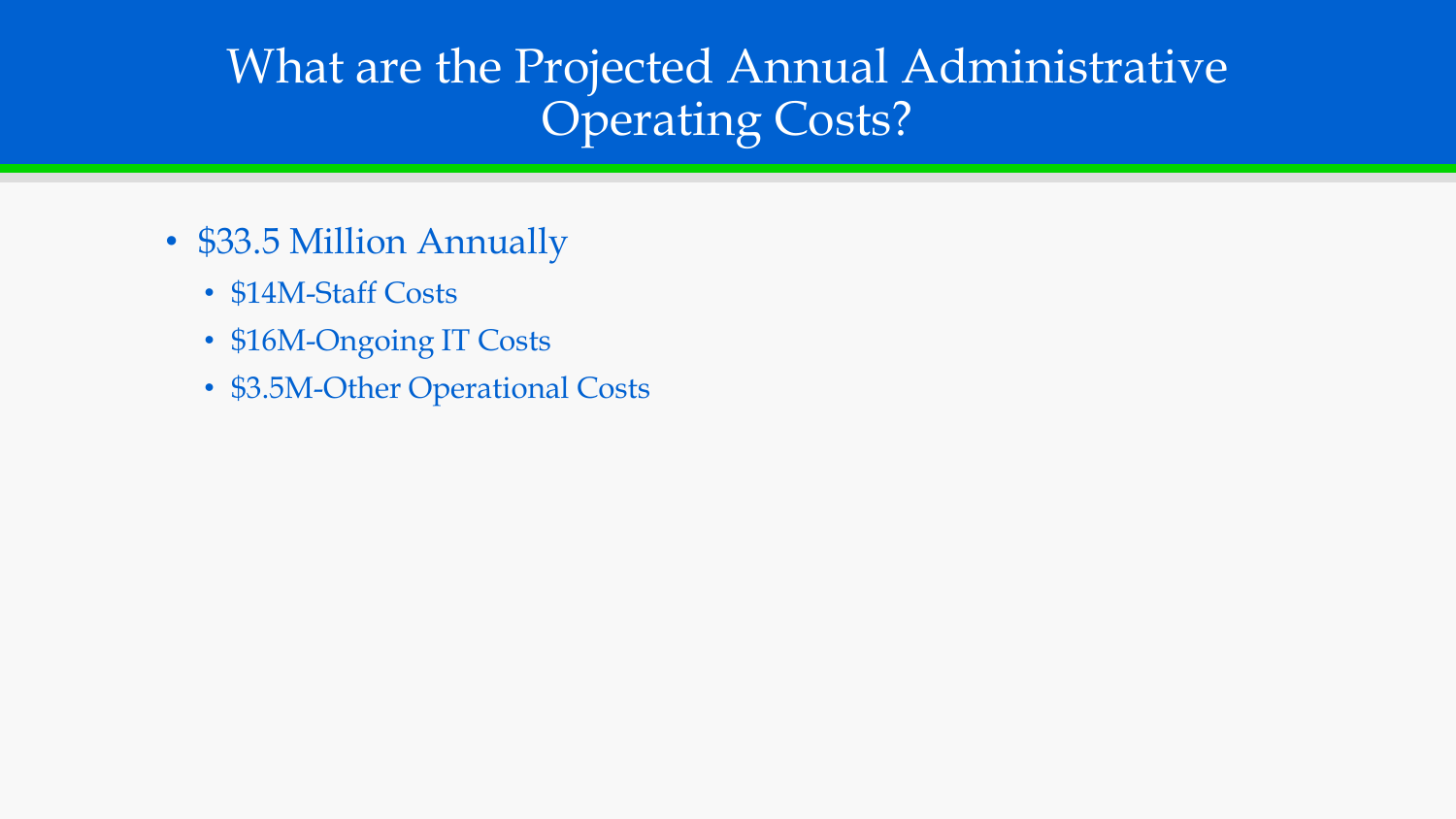### What Are the Projected Expenditures For Benefit Payments?

| <b>For 2022</b>         |                    |
|-------------------------|--------------------|
| <b>Employment Level</b> | 4,041,900          |
| Av wkly wage            | \$1,092            |
| <b>Replacement Rate</b> | 70%                |
| <b>Utilization Rate</b> | 2.73%              |
| <b>Average Duration</b> | 11.08 wks          |
| <b>Max Duration</b>     | 12 wks             |
| <b>Max Benefit</b>      | \$850              |
| <b>Average Benefit</b>  | \$764.40           |
| Cost                    | \$1,074,747,616.57 |
| Cost/Max Dur            | \$1,163,986,588.35 |
| Cost/Max Dur/Ben        | \$1,294,333,595.10 |

| <b>For 2023</b>         |                    |
|-------------------------|--------------------|
| <b>Employment Level</b> | 4,041,900          |
| Av wkly wage            | \$1,184            |
| <b>Replacement Rate</b> | 80%                |
| <b>Utilization Rate</b> | 2.73%              |
| <b>Average Duration</b> | 11.08 wks          |
| <b>Max Duration</b>     | 12 wks             |
| <b>Max Benefit</b>      | N/A                |
| <b>Average Benefit</b>  | \$947.20           |
| Cost                    | \$1,331,764,707.51 |
| Cost/Max Dur            | \$1,442,344,448.56 |
| Cost/Max Dur/Ben        | \$1,442,344,448.56 |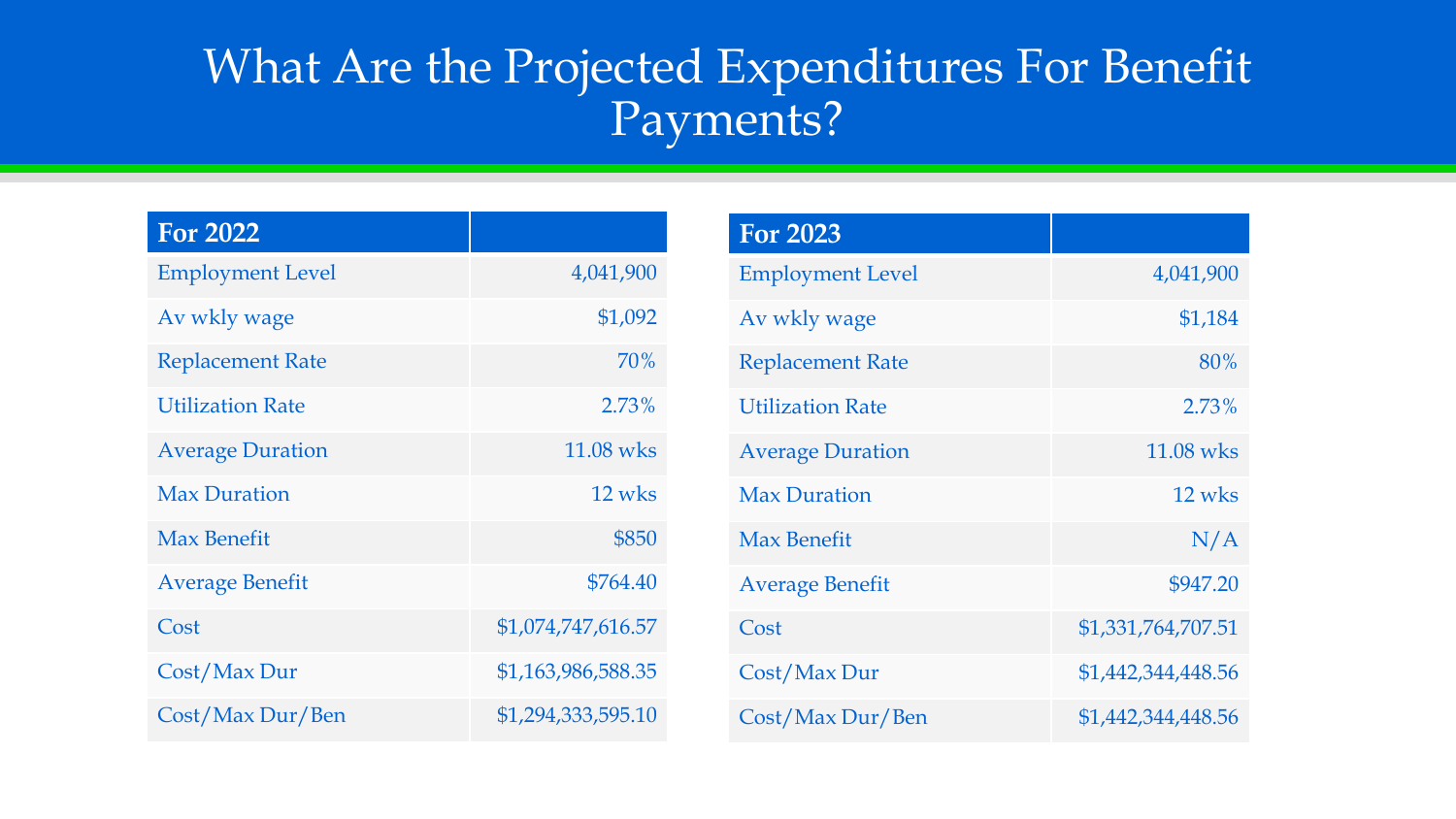#### Considerations

- The Virginia Employment Commission is fully federally funded to administer the unemployment insurance program. USDOL guidance is clear that the agency could not use any of its existing grant funds to start up or maintain the program established by HB 2120
- In light of this guidance, if mandated to administer the HB 2120 program, a new division would have to be created in the agency and fully funded through sources that do not exist at the present time
- The Fund established in Section 60.2-815 does not appear to be a true Trust Fund. Administrative funds and benefit payment funds are comingled. Additionally, uncertainty in this regard is created by the authority of the State Treasurer under 60.2-815B